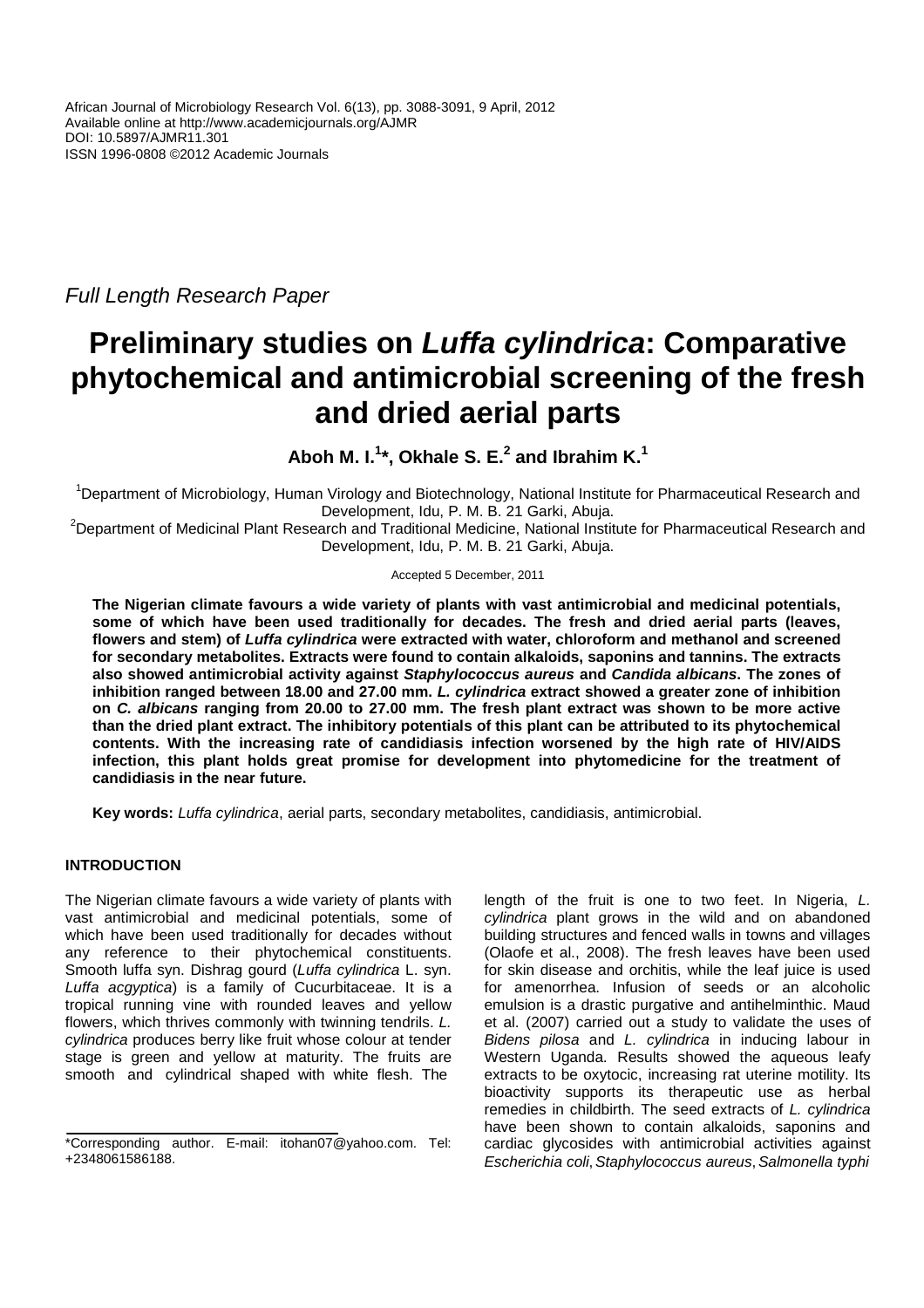and Bacillus subtilis (Oyetayo et al., 2007).

Furthermore, a study of the aqueous extracts of seeds and fruits of L. cylindrica for its activity as drinking water disinfectant showed highly variable and dose-dependent inactivation of both faecal coliforms and total coliforms, the seed extract achieving higher coliform inactivation than the fruit extracts. Although the antimicrobial potential of fruits and seeds was demonstrated, the disinfection performance was less than required to be considered a reliable disinfectant for drinking water (Ameer et al., 2009). L. cylindrica has been reported to posses both medicinal and nutritional properties. Its seeds have been used in the treatment of asthma, sinusitis and fever (Sashikala et al., 2009).

Traditionally, the leaves as well as juice from the stem and leaves of L. cylindrica are used fresh for the treatment of candidiasis. This study was therefore designed to compare the phytochemical profile and antimicrobial properties of the fresh and dried aerial parts (leaves, flowers and stems) of the plant, so as to provide a scientific basis for the traditional practice of using fresh aerial part of L. cylindrica for the treatment of candidiasis.

## **MATERIALS AND METHODS**

The fresh aerial parts (leaves, flowers and stems) of L. cylindrica were collected from Abuja, Nigeria and authenticated at the herbarium of the Department of Medicinal Plant Research and Traditional medicine of the National Institute for Pharmaceutical Research and Development (NIPRD), Abuja. Some of the plant materials were air dried under shade for one week, powdered and used immediately for extraction.

### **Preparation of plant extract**

Six hundred and fifty grams of the fresh aerial parts of L. cylindrica was rinsed in water to remove dirt, blended with 1 L of distilled water and then the juice was extracted, filtered with Whatman No. 1 filter paper and filtrate evaporated to dryness on a boiling water bath. Next, 98 g of dark brown extract was obtained coded LCA1. The marc was macerated with 200 ml of methanol at room temperature for 24 h, filtered, concentrated with rotavapor and evaporated to dryness on a boiling water bath. This yielded 6.7 g of brownish green extract coded LCD1. 75 g of LCA1 was partitioned in water and extracted with chloroform (200 ml  $\times$  4) using a 500 ml separating funnel. The combined chloroform portion was dried with anhydrous sodium sulphate, concentrated to dryness under vacuum with rotavapor to yield 8.0g of dark green extract coded LCB1. The aqueous layer was evaporated to dryness on a boiling water bath and yielded 2.7 g extract coded LCC1.

Furthermore, 50 g of the powdered sample was extracted with distilled water by maceration for 24 h at room temperature and filtered with Whatman No. 1 filter paper. The filtrate was evaporated to dryness over a boiling water bath. Yield of the extract was determined to be 12.32 g and coded LCA2. The marc was extracted with 300 ml of methanol by maceration for 24 h at room temperature and filtered with Whatman No. 1 filter paper. The filtrate was evaporated to dryness over a boiling water bath, which yielded 2.3 g extract coded LCD2. A portion of LCA2 accurately weighed as 6.85 g was partitioned with water and extracted with chloroform  $(100 \text{ ml} \times 4)$ . The combined chloroform portion was

dried with anhydrous sodium sulphate, concentrated to dryness under vacuum with rotavapor to yield 0.16 g extract coded LCB2. The aqueous layer was evaporated to dryness on a boiling water bath and yielded 6.3 g extract coded LCC2.

#### **Phytochemical screening of L. cylindrica**

The phytochemical screening for the presence or absence of secondary metabolites in *L. cylindrica* crude extracts of the fresh aerial part and dried aerial part was performed using the methods described by Harborne (1998), Evans (2002) and Sofowora (2008). The following secondary metabolites were ascertained: alkaloids, tannins, saponins, cardiac glycosides, anthraquinones, phlobatannins, terpenes, sterols, resins, balsams, flavonoids, phenols and volatile oil. The methods used by Herbone (1998) were used to determine the presence of alkaloids, cardiac glycosides and phlobatannins. The presence of saponins was detected using the method of Sofowora (2008), while tannins and anthraquinones were screened for using the method of Trease and Evans (2000).

#### **Antimicrobial assay of extracts of L. cylindrica**

#### **Microorganisms used**

The microorganisms used were clinical isolates from The Dept. of Microbiology and Biotechnology, NIPRD, Abuja. These include E. coli, S. aureus, Pseudomonas aeruginosa and Candida albicans (clinical strain).

#### **Antimicrobial assay**

Antibacterial and antifungal activities of the plant extract were tested using well diffusion method (Gandhiraja et al., 2009). 0.1 ml of the overnight culture of the selected strains of bacteria were seeded into molten Muller Hinton media (Difco) and potato dextrose agar for fungi using pour plate method. Wells were made on the agar surface with a 6-mm cork borer. The extracts were poured into the well using sterile syringe. The plates were incubated at 37  $\pm$ 2°C for 24 h for bacterial and 25  $\pm$  2°C for 48 h for fu ngal activity. The plates were observed for the zone clearance around the wells. The extracts were prepared by dissolving 2 g of the concentrates obtained from the different solvents and made up to 10 ml with distilled water to give a concentration of 200 mg ml<sup>-1</sup> (Oyetayo et al., 2007).

# **RESULTS AND DISCUSSION**

There has been a rising interest in the research for natural products from plants for the discovery of new antimicrobial and antioxidant agents in the last three decades and in recent times (Sashikala et al., 2009). In this study, the result of phytochemical screening of the fresh and dried water, chloroform and methanolic extracts of the aerial parts of L. cylindrica are shown in Table 1. The antimicrobial activity of the water, chloroform and methanolic extract of fresh and dried aerial part of L. cylindrica (L) was studied against some bacteria and fungal isolates. The zones of inhibition of the fresh and dried extracts are shown in Table 2.

According to our results, all the extracts were found to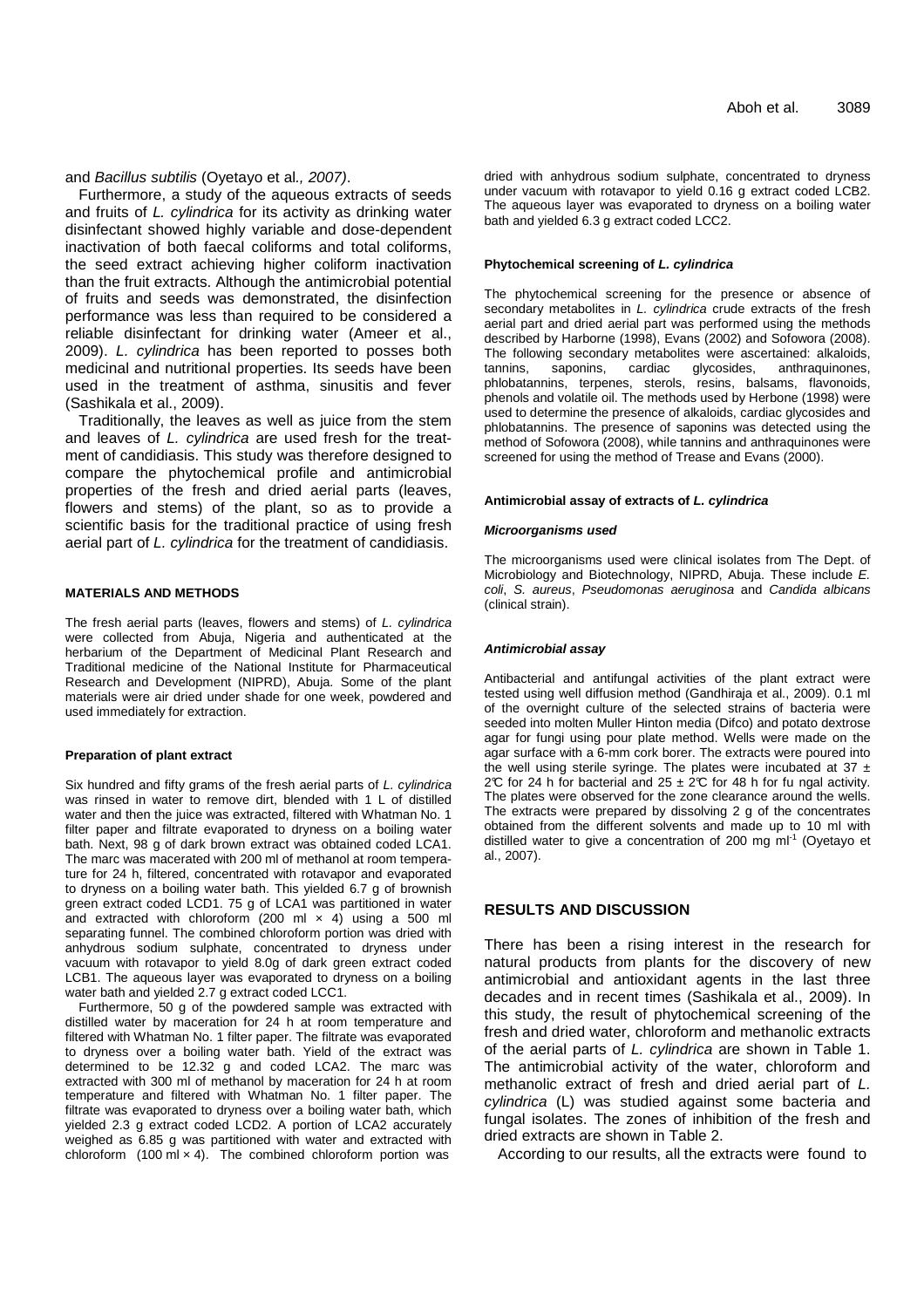| <b>Secondary metabolites</b> | LCA1      | LCA <sub>2</sub> | LCB1                     | LCB <sub>2</sub>         | LCC1      | LCC <sub>2</sub> | LCD1 | LCD <sub>2</sub> |
|------------------------------|-----------|------------------|--------------------------|--------------------------|-----------|------------------|------|------------------|
| Carbohydrates                | $\ddot{}$ | $\ddot{}$        | $\overline{\phantom{a}}$ | $\overline{\phantom{0}}$ | $\ddot{}$ | $\ddot{}$        |      |                  |
| Terpenes                     | +         |                  | +                        |                          |           |                  | +    |                  |
| Sterols                      | +         |                  | $\div$                   |                          |           |                  |      |                  |
| Saponins                     | +         | +                |                          |                          | ÷         | ÷                | +    |                  |
| Tannins                      | +         | +                |                          |                          | ÷         | ÷                |      |                  |
| Anthraquinones               | +         |                  | $\div$                   |                          | +         |                  |      |                  |
| <b>Balsams</b>               |           |                  |                          |                          |           |                  |      |                  |
| Resins                       |           |                  |                          |                          |           |                  |      |                  |
| Alkaloids                    | +         | +                | +                        | +                        |           |                  | +    |                  |
| Phlobatannin                 |           |                  |                          |                          |           |                  |      |                  |
| Flavonoids                   | +         |                  |                          |                          |           |                  | ÷    |                  |
| Phenols                      | +         |                  |                          |                          |           |                  |      |                  |
| Volatile oil                 |           |                  |                          |                          |           |                  | +    | +                |

**Table 1.** Phytochemical constituents of the fresh and dried extracts of the aerial parts of Luffa cylindrica.

+: Present; -: absent. LCA1, Water extract of fresh plant; LCA2, water extract of dried plant; LCB1, chloroform fraction of LCA1; LCB2, chloroform fraction of LCA2; LCC1, aqueous layer of chloroform partition of fresh plant; LCC2, aqueous layer of chloroform partition of fresh plant; LCD1, methanol extract of marc of fresh plant previously extracted with water; LCB2, methanol extract of marc of dried plant previously extracted with water.

Table 2. Zones inhibition (mm) of indicator bacteria by extracts of *Luffa cylindrica* at 200 mg ml<sup>-1</sup> concentration.

| Microorganisms         | <b>LCA1</b>              | LCA <sub>2</sub>         | LCB <sub>1</sub>         | LCB2                     | ∟CC1         | <b>LCC2</b> | LCD1                     | <b>LCD2</b>              |
|------------------------|--------------------------|--------------------------|--------------------------|--------------------------|--------------|-------------|--------------------------|--------------------------|
| Staphylococcus aureus  | $18 \pm 0$               | ۰                        | $19.33 \pm 1.0$          | ۰                        | $18 \pm 1.0$ | -           | $19.67 \pm 0.58$         | $\overline{\phantom{a}}$ |
| Pseudomonas aeruginosa | -                        |                          | -                        | -                        |              |             | -                        |                          |
| Klebsiella sp.         | $\overline{\phantom{0}}$ | $\overline{\phantom{a}}$ | -                        | $\overline{\phantom{a}}$ | -            | -           | $\overline{\phantom{a}}$ | $\overline{\phantom{a}}$ |
| Candida albicans       | $24.0 \pm 0$             | $20.67 \pm 2.5$          | $\overline{\phantom{0}}$ | $\overline{\phantom{a}}$ | $24 \pm 0$   | $18 \pm 0$  | $27 \pm 1.0$             | $23 \pm 0$               |

-; No activity.

contain alkaloids. The presence of alkaloids in plant has been attributed to antimicrobial activity of the plant. Alkaloids are said to inhibit microbial growth by interfering with cell division (Cowan, 1991). Saponins were present in all but the chloroform extract, while volatile oils were only present in the methanol extract. However, cardiac glycoside, resins, balsams and phlobatannins were absent in all the extracts. LCA1, LCA2, LCC1, LCC2, LCD1 and LCD2 had a strong inhibitory effect on C. albicans with a zone of inhibition ranging from 18.0 to 27.0 mm. LCB1 and LCB2 had no inhibitory effect on C. albicans. Sashikala et al. (2009) reported that the ethanolic extract of the seeds to have a strong antifungal activity against C. albicans. Hence, with the increasing rate of candidiasis infection worsened by the high rate of HIV/ AIDS infection, this plant holds great promise for development into phytomedicine for the treatment of candidiasis in the near future.

The result also showed that the fresh solvent extracts of L. cylindrica (LCA1, LCB1, LCC1 and LCD1) possessed an inhibitory effect on S. aureus, with a zone of inhibition ranging from 18.0 to 19.67 mm. However, the dried solvent extracts had no inhibitory effect on the organism. It can thus be deduced that the fresh plant is

more active against S. aureus than the dried plant. Oyetayo et al. (2007) reported that the methanol, ethanol and chloroform extracts of the leaves and seeds of the plant had inhibitory effect on S. aureus. The petroleum ether and chloroform extract of the whole plant have also been reported to have inhibitory activity on S. aureus (Kumar et al., 2011). Moreover, all the solvent extracts of both the fresh and dried plant had no inhibitory effect on E. coli and P. aeruginosa.

In conclusion, extracts of L. cylindrica when used alone or in combination with other antimicrobial agent may be an answer to the question of drug resistance. The fresh plant was shown to possess greater antimicrobial activity than the dried plant. However further study like bioassay guided fractionation of the active crude extract is needed to isolate lead compounds responsible for its antimicrobial activity.

# **REFERENCES**

- Ameer S, Michael RT, Robert LM, Sabitri KT, Kiran B (2009). Disinfection of waterborne coliform bacteria using Luffa cylindrica fruit and seed extracts. Environ. Technol., 30(13):1435-1440.
- Cowan MM, (1999). Plant products as antimicrobial agents. Clin. Microbiol. Rev., 12(4): 564–582.